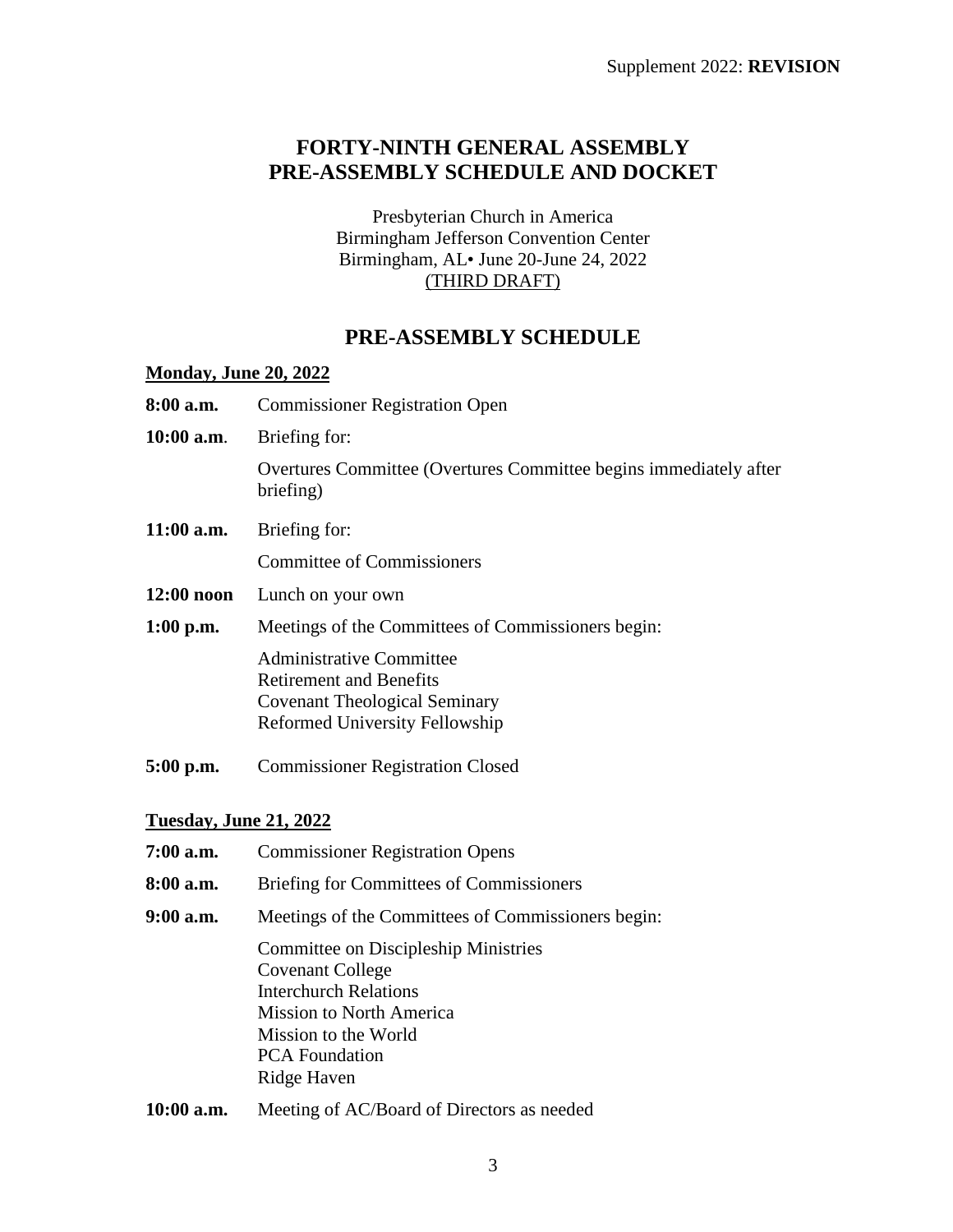#### Supplement 2022: **REVISION**

#### **Tuesday, June 21, 2022 (Pre-Assembly continued)**

**Noon** Briefing of Floor Clerks

- **1:30 – 2:30 p.m**. Commissioner Welcome Reception in the Exhibit Hall
- **2:00 p.m.** Committee on Constitutional Business (if necessary)

**2:30 – 4:25 p.m.** Seminars

2:30 - 3:20 p.m. First Session 3:35 - 4:25 p.m. Second Session

- **4:30 - 5:15 p.m.** Pre-Assembly Prayer Meeting
- **6:30 p.m.** Commissioner Registration Closed *Commissioner Registration will reopen for 15 minutes at the close of worship.*

## **FORTY-NINTH GENERAL ASSEMBLY PROPOSED DOCKET**

Only the orders of the day and special orders are fixed times in the docket. Other items may be taken up earlier or later in the docket, depending upon the rate at which actions on reports are completed. *Therefore, those who present reports should be prepared to report earlier or later than the docketed times.*

Fraternal Greetings will be made by video at the open and close of sessions of the General Assembly.

- **6:00 p.m.** Musical Prelude
- **6:30 p.m**. Opening Session of the General Assembly

Call to Order by the outgoing Moderator: TE L. Roy Taylor (*RAO* 1-1) Worship Service and Observance of the Lord's Supper

**8:10 p.m.** Assembly Reconvenes

Report on enrollment and determining of quorum (*RAO* 1-2) Election of Moderator (*RAO* 1-3, 1-4, 1-5) Presentation to Retiring Moderator Presentation and Adoption of Docket (*RAO* 3-2, m.) Election of Recording and Assistant Clerks Appointment of Assistant Parliamentarians (*RAO* 3-2, i.) Appointment by Moderator of a Committee of Thanks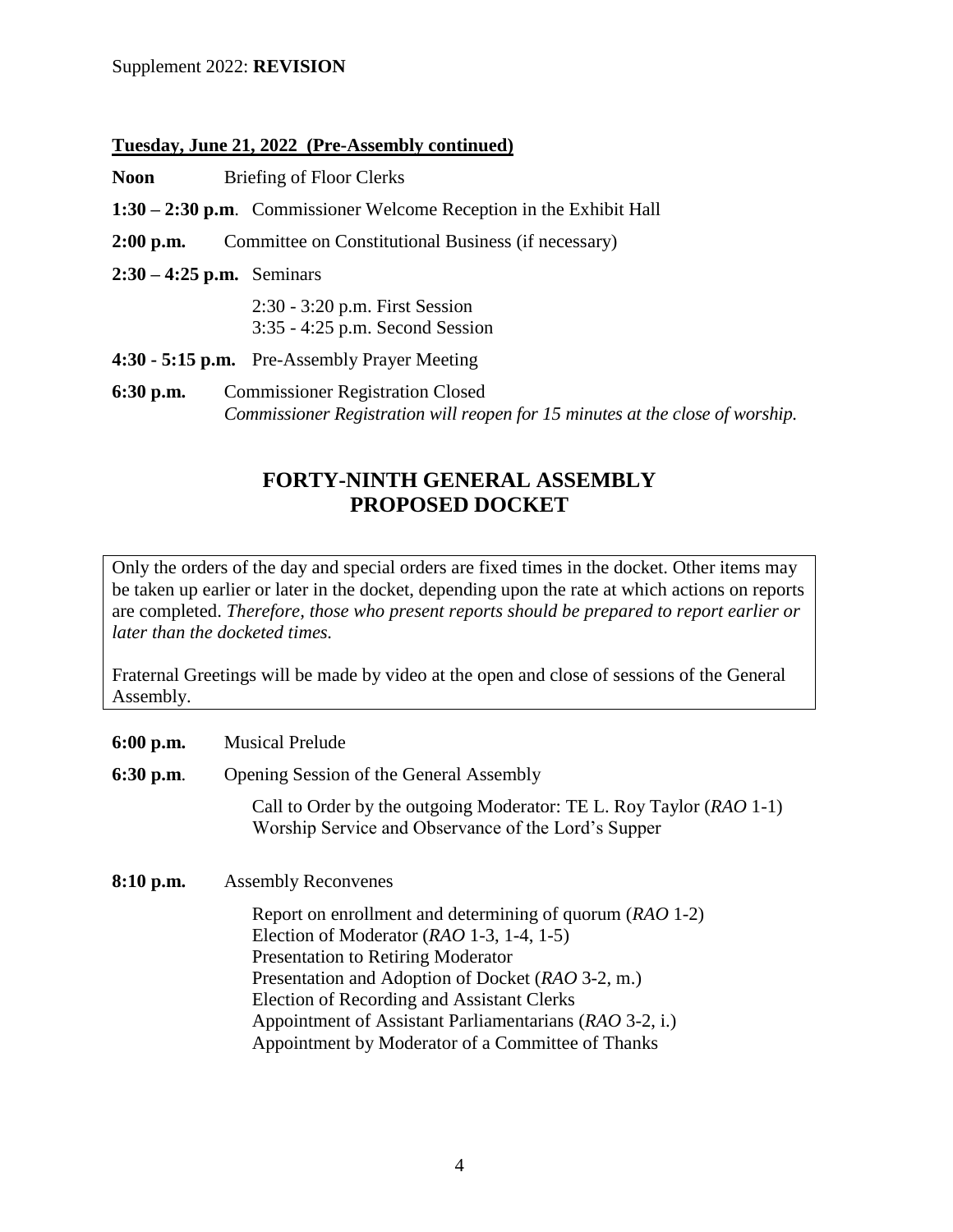### **Tuesday, June 21, 2022, 8:10 p.m. Assembly Docket continued**

Report of the Stated Clerk of the General Assembly, including:

New Churches Added, Statistics, Overtures (*RAO* 11-4 to 11-11) Communications (*RAO* 11-1, 11-2, 11-3, 11-11) Presbytery Votes on Proposed Amendments to *BCO* Vote on *BCO* proposed Amendments approved by Presbyteries

Partial Report of the Administrative Committee of Commissioners on proposed *RAO* Amendments (if needed)

Partial Report of the Overtures Committee on proposed *RAO*

Partial Report of the Standing Judicial Commission

Cooperative Ministries Committee Report

Committee on Constitutional Business Report

Theological Examining Committee Report

**10:00 pm** Business recess

## **Wednesday, June 22, 2022**

| 7:45 am     | <b>Commissioner Registration Open</b>                                                                                                                                                                                                                                                                             |
|-------------|-------------------------------------------------------------------------------------------------------------------------------------------------------------------------------------------------------------------------------------------------------------------------------------------------------------------|
| 8:00 a.m.   | Assembly-wide Seminar – The Future Glory of the Church: The PCA We<br>Envision for Christ's Purposes (Ruling Elder Perspectives)                                                                                                                                                                                  |
| 9:30 a.m.   | <b>Assembly Reconvenes</b>                                                                                                                                                                                                                                                                                        |
|             | Report of the AIC on Domestic Abuse and Sexual Assault                                                                                                                                                                                                                                                            |
| $10:15$ am  | <b>Review of Presbytery Records Committee Report</b>                                                                                                                                                                                                                                                              |
|             | The RPR report may be amended on the floor. Standard rules of debate<br>apply. Minority reports are allowed (RAO 16-7 h.; 19).                                                                                                                                                                                    |
| 12 noon     | Lunch (on your own)                                                                                                                                                                                                                                                                                               |
| $1:30$ p.m. | <b>Assembly Reconvenes</b>                                                                                                                                                                                                                                                                                        |
|             | Informational and Committee of Commissioners Reports                                                                                                                                                                                                                                                              |
|             | Committee of Commissioners' Reports are not subject to floor amendments.<br>No minority reports are allowed. But alternative proposals passed by a<br>majority of the CoC may be presented. The Assembly votes on the<br>recommendations to approve, disapprove or refer back without instructions<br>(RAO 14-9). |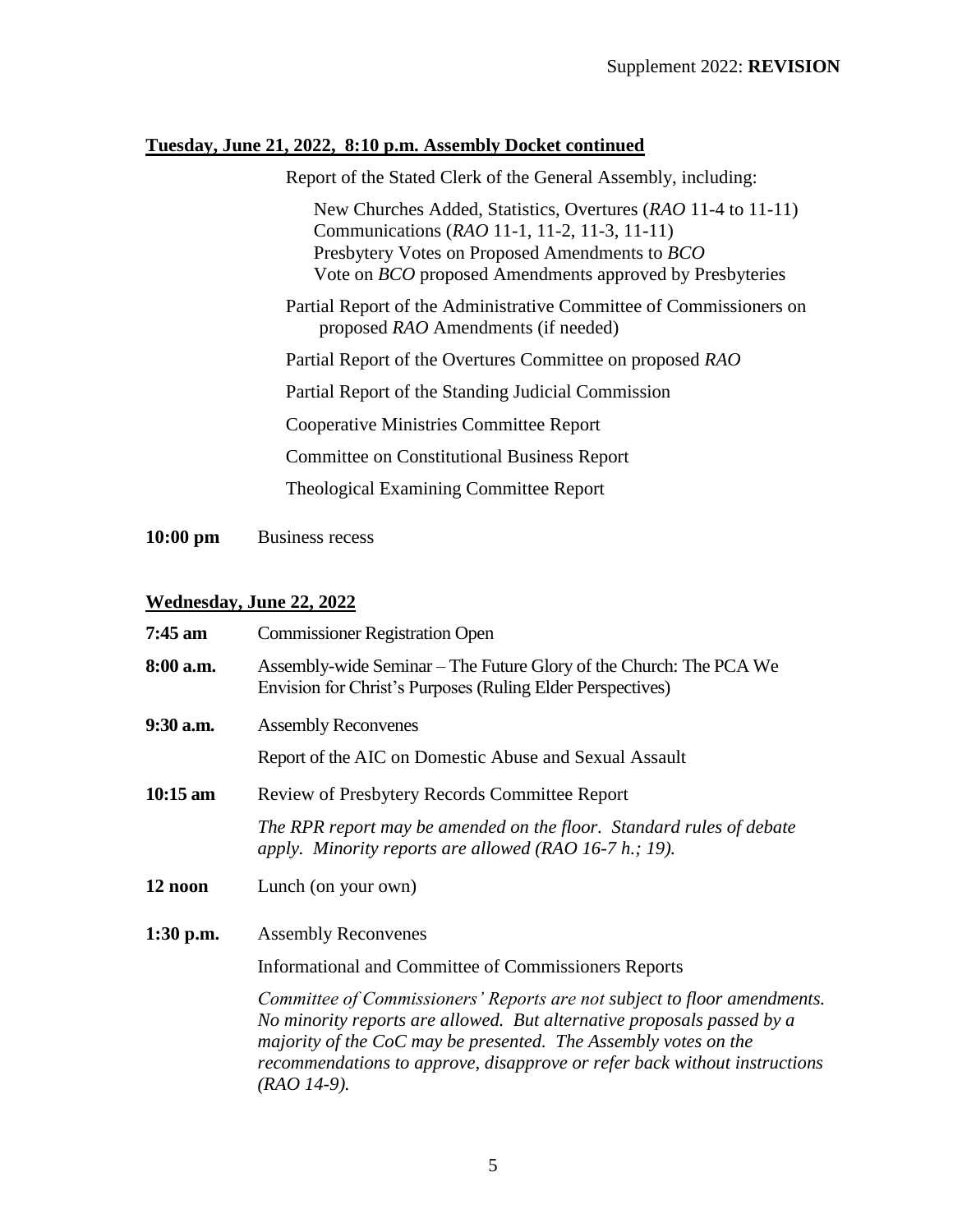## **Wednesday, June 22, 2022, 1:30 p.m. Informational and CoC Reports (continued)**

Interchurch Relations Committee of Commissioners Report (Fraternal Greetings will be made by video at the open and close of sessions of the General Assembly)

PCA Retirement & Benefits Covenant Theological Seminary Reformed University Fellowship Ridge Haven Conference Center PCA Foundation

- **3:30 p.m.** Standing Judicial Commission Report
- **4:30 p.m. Deadline for Nominations from the floor to the Nominating Committee at recess (***RAO* **8-4 i.).**

Meeting of the Nominating Committee

**4:45 p.m.** Worship Service

Commissioner Registration Closed

**5:45 p.m.** Recess for Dinner and Fellowship Time

Meeting of Theological Examining Committee (if necessary)

### **Note on Presentation of New Business:**

All personal resolutions are new business (*RAO* 13-1, 13-2, 11-9) and are to be presented no later than the recess of the afternoon session. A two-thirds majority vote is required. If the Assembly receives the resolution, it will be referred by the Stated Clerk to the proper committee of commissioners.

### **Thursday, June 23, 2022**

- **7:45 am** Commissioner Registration Open
- **8:00 a.m**. Assembly Reconvenes

Minutes of Wednesday Sessions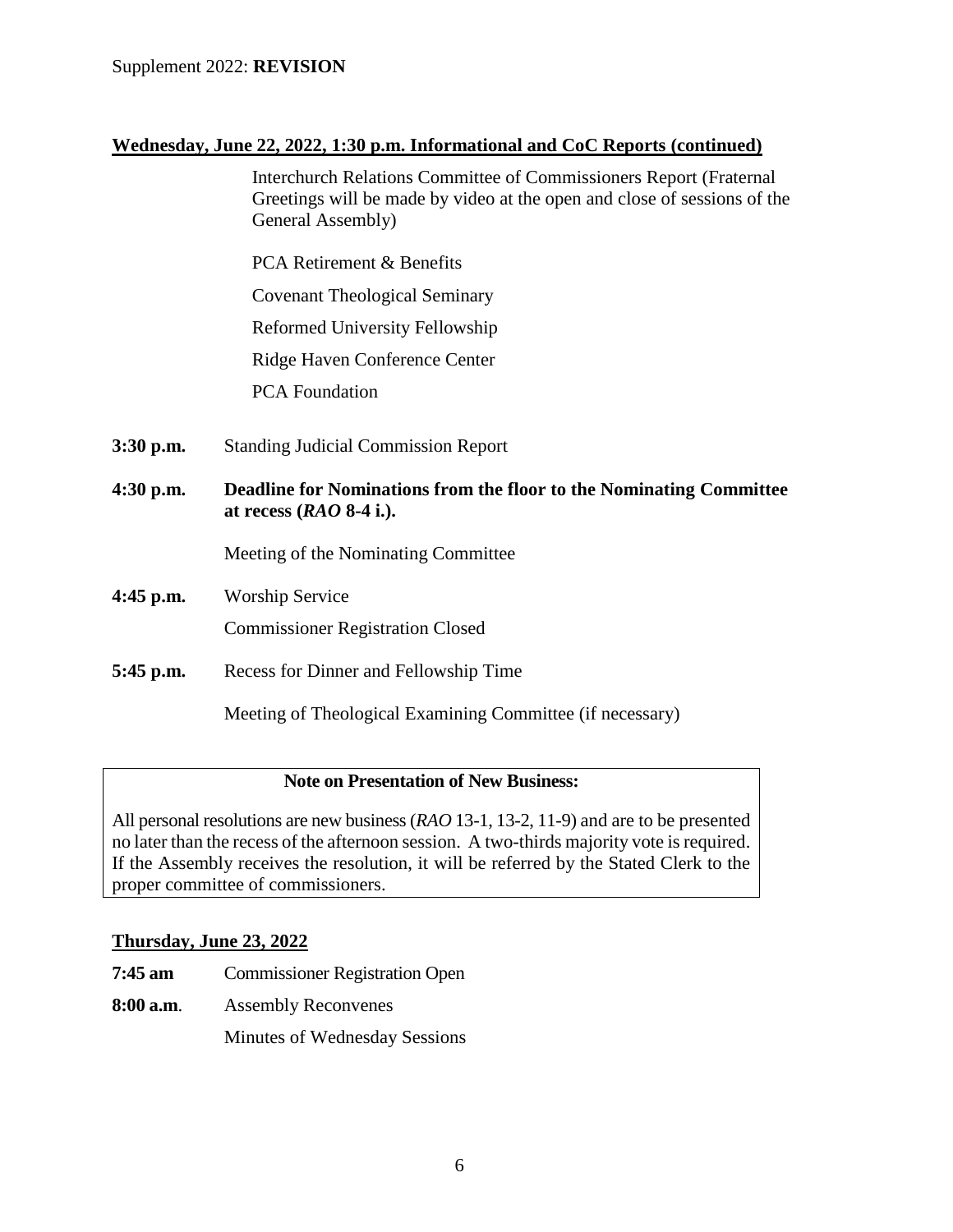#### **Thursday, June 23, 2022 (continued)**

**8:00 a.m.** Informational and Committee of Commissioners Reports *Committee of Commissioners' Reports are not subject to floor amendments. No minority reports are allowed. But alternative proposals passed by a majority of the CoC may be presented with responses from the permanent Committee or Agency. The Assembly votes on the recommendations to approve, disapprove or refer back without instructions (RAO 14-9).*

Covenant College

Committee on Discipleship Ministries

Mission to the World

Mission to North America

**9:30 a.m. Special Order**: Nominating Committee Report

Administration of vows to SJC members (*RAO* 17-1) Declaration of SJC as Assembly's Commission (*BCO* 15-4)

**10:30 a.m.** Informational and Committee of Commissioners Reports

Administrative Committee

**10:45 a.m.** Overtures Committee Report

*The Report of the Overtures Committee may not be amended on the floor. The Assembly either approves, disapproves or recommits without instructions the recommendations (RAO 15-8 c.). An OC member may not participate in floor debate unless he is the designee of the chairman on a specific recommendation (RAO 15-8 f.). A minority report is permitted (RAO 15-6 s.; 15-8 g) if brought by at least three (3) Teaching Elders and three (3) Ruling Elders.*

- **12 noon** Lunch Recess
- **1:30 p.m.** Assembly Reconvenes Overtures Committee Report continued
- **5:30 p.m.** Recess for Dinner